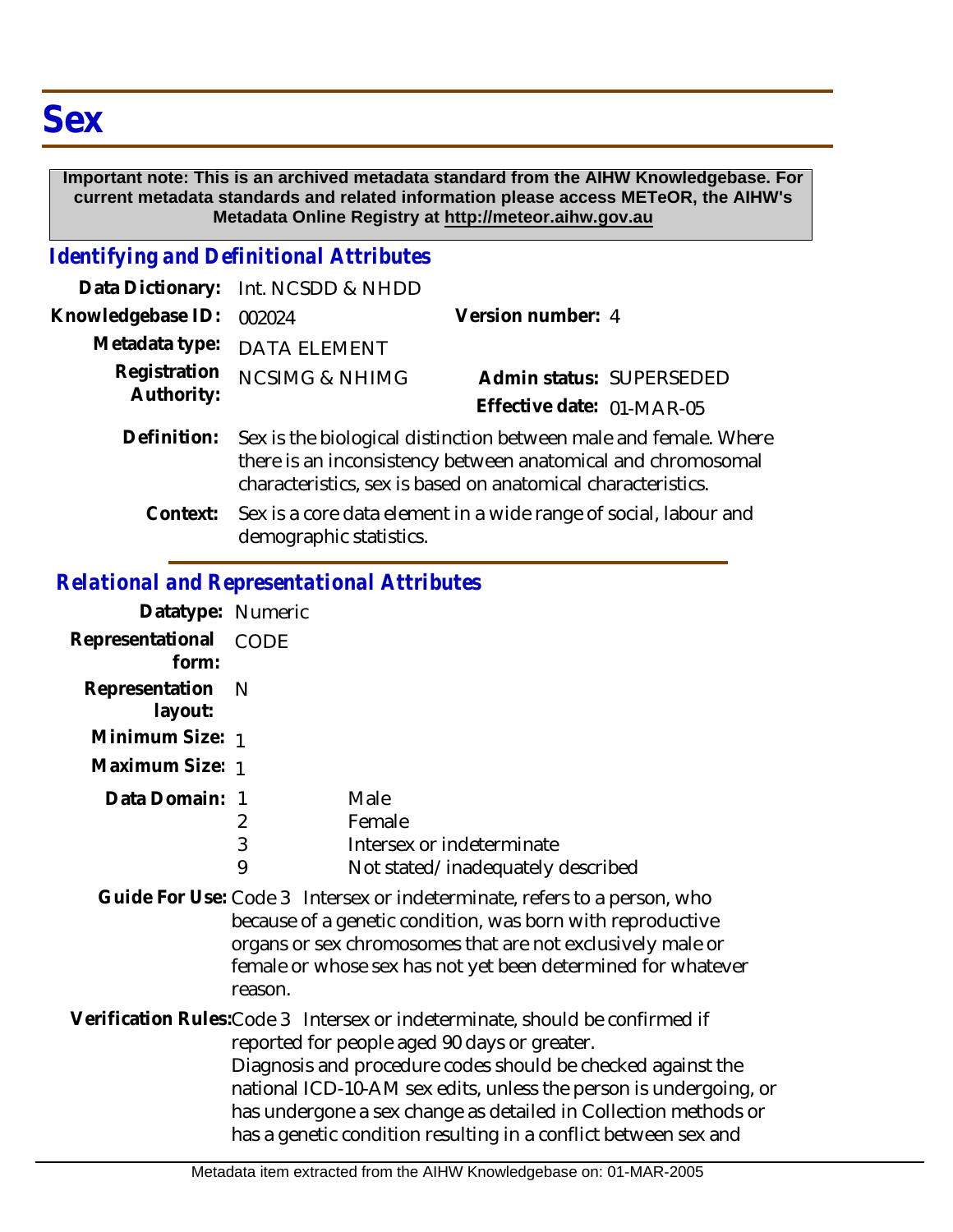ICD-10-AM code.

Collection Methods: Operationally, sex is the distinction between male and female, as reported by a person or as determined by an interviewer. When collecting data on sex by personal interview, asking the sex of the respondent is usually unnecessary and may be inappropriate, or even offensive. It is usually a simple matter to infer the sex of the respondent through observation, or from other cues such as the relationship of the person(s) accompanying the respondent, or first name. The interviewer may ask whether persons not present at the interview are male or female. A person's sex may change during their lifetime as a result of procedures known alternatively as Sex change, Gender reassignment, Transsexual surgery, Transgender reassignment or Sexual reassignment. Throughout this process, which may be over a considerable period of time, Sex could be recorded as either Male or Female. In data collections that use the ICD-10-AM classification, where sex change is the reason for admission, diagnoses should include the appropriate ICD-10-AM code(s) that clearly identify that the person is undergoing such a process. This code(s) would also be applicable after the person has completed such a process, if they have a procedure involving an organ(s) specific to their previous sex (e.g. where the patient has prostate or ovarian cancer). Code 3 Intersex or indeterminate, is normally used for babies for whom sex has not been determined for whatever reason; should not generally be used on data collection forms completed by the respondent; and should only be used if the person or respondent volunteers that the person is intersex or where it otherwise becomes clear during the collection process that the individual is neither male nor female. Code 9 Not stated/inadequately described, is not to be used on primary collection forms. It is primarily for use in administrative collections when transferring data from data sets where the item has not been collected. Related metadata: is used in the derivation of NHDD Diagnosis related group version 1

> supersedes the NCSDD data element Sex version 2 supersedes the NHDD data element Sex version 3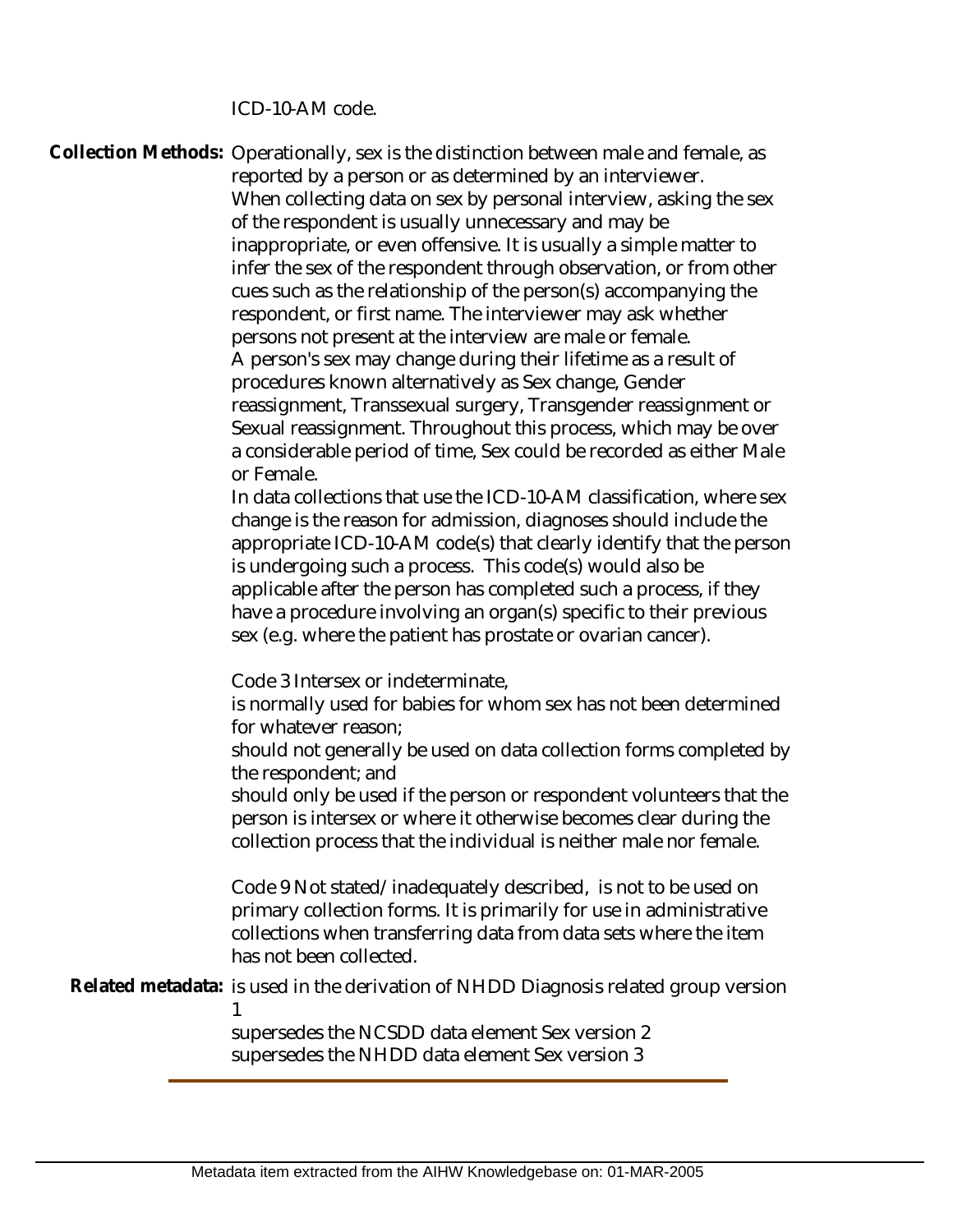# *Administrative Attributes*

Source Document: The ABS standards for the collection of Sex appear on the ABS Website.

<http://www.abs.gov.au/Ausstats/abs@.nsf/StatsLibrary>, select: Other ABS Statistical Standards/Standards for Social, Labour and Demographic Variables/Demographic Variables/Sex.

**Source Organisation:** Australian Bureau of Statistics.

Comments: This metadata item is common to both the National Community Services Data Dictionary and the National Health Data Dictionary. The definition for Intersex in Guide for use is sourced from the ACT Legislation (Gay, Lesbian and Transgender) Amendment Act 2003.

DSS - Diabetes (clinical):

Referring to the National Diabetes Register Statistical profile (December 2000), the sex ratio varied with age. For ages less than 25 years, numbers of males and females were similar. At ages 25-44 years, females strongly outnumbered males, reflecting the effect of gestational diabetes in women from this group. For older age groups (45-74 years), males strongly outnumber females and in the group of 75 and over, the ratio of males to females was reversed, with a substantially lower proportion of males in the population in this age group due to the higher female life expectancy. (AIHW National Mortality Database 1997/98; National Diabetes Register; Statistical Profile, December 2000).

## *Data Element Links*

*Information Model Entities linked to this Data Element*

| <b>NCSIM</b>                                    | Demographic characteristic |
|-------------------------------------------------|----------------------------|
| Data Agreements which include this Data Element |                            |

| NMDS - Admitted patient care                             | From 01-Jul-04 to    |
|----------------------------------------------------------|----------------------|
| NMDS - Admitted patient mental health                    | From 01-Jul-04 to    |
| care                                                     |                      |
| <b>NMDS</b> - Perinatal                                  | From $01$ -Jul-04 to |
| NMDS - Community mental health care                      | From 01-Jul-04 to    |
| NMDS - Admitted patient palliative care                  | From $01$ -Jul-04 to |
| NMDS - Alcohol and other drug treatment<br>services      | From 01-Jul-04 to    |
| NMDS - Non-admitted patient emergency<br>department care | From 01-Jul-04 to    |
| DSS - Cardiovascular disease (clinical)                  | From 02-Sep-03 to    |